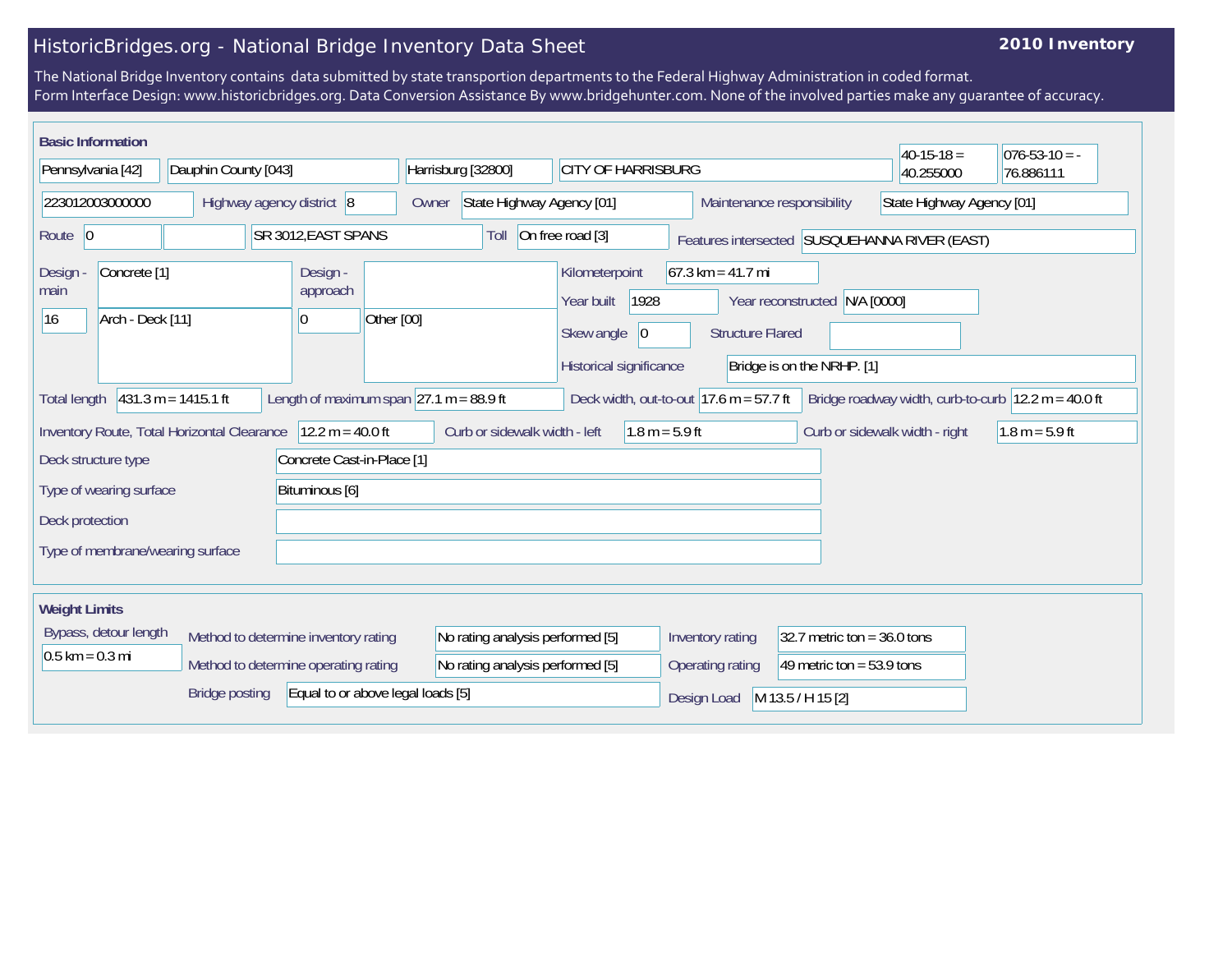| <b>Functional Details</b>                                                                                     |                                                                                         |                                                |                                                       |                      |  |  |  |  |
|---------------------------------------------------------------------------------------------------------------|-----------------------------------------------------------------------------------------|------------------------------------------------|-------------------------------------------------------|----------------------|--|--|--|--|
| 13091<br>Average daily truck traffi 7<br>Average Daily Traffic                                                | Year 2010<br>%                                                                          | Future average daily traffic                   | 19000<br>1983<br>Year                                 |                      |  |  |  |  |
| Other Principal Arterial (Urban) [14]<br>Road classification                                                  | Lanes on structure 3                                                                    |                                                | Approach roadway width                                | $12.2 m = 40.0 ft$   |  |  |  |  |
| Type of service on bridge Highway-pedestrian [5]                                                              | Bridge median                                                                           |                                                |                                                       |                      |  |  |  |  |
| Parallel structure designation<br>No parallel structure exists. [N]                                           |                                                                                         |                                                |                                                       |                      |  |  |  |  |
| Waterway [5]<br>Navigation control<br>Type of service under bridge<br>Lanes under structure<br>$\overline{0}$ |                                                                                         |                                                |                                                       |                      |  |  |  |  |
| Navigation vertical clearanc<br>$0 = N/A$                                                                     |                                                                                         | Navigation horizontal clearance $ 0 = N/A $    |                                                       |                      |  |  |  |  |
| Minimum navigation vertical clearance, vertical lift bridge                                                   |                                                                                         | Minimum vertical clearance over bridge roadway |                                                       | 99.99 m = $328.1$ ft |  |  |  |  |
| Minimum lateral underclearance reference feature Feature not a highway or railroad [N]                        |                                                                                         |                                                |                                                       |                      |  |  |  |  |
| Minimum lateral underclearance on right $0 = N/A$                                                             | Minimum lateral underclearance on left $0 = N/A$                                        |                                                |                                                       |                      |  |  |  |  |
| Minimum Vertical Underclearance $ 0 = N/A$                                                                    | Minimum vertical underclearance reference feature Feature not a highway or railroad [N] |                                                |                                                       |                      |  |  |  |  |
| Appraisal ratings - underclearances N/A [N]                                                                   |                                                                                         |                                                |                                                       |                      |  |  |  |  |
|                                                                                                               |                                                                                         |                                                |                                                       |                      |  |  |  |  |
|                                                                                                               | <b>Repair and Replacement Plans</b>                                                     |                                                |                                                       |                      |  |  |  |  |
| Type of work to be performed                                                                                  | Work to be done by owner's forces [2]<br>Work done by                                   |                                                |                                                       |                      |  |  |  |  |
| Bridge rehabilitation because of general structure<br>deterioration or inadequate strength. [35]              | Bridge improvement cost<br>$ 0\rangle$                                                  | Roadway improvement cost                       | 1000                                                  |                      |  |  |  |  |
|                                                                                                               | Length of structure improvement                                                         | $ 431.3 \text{ m} = 1415.1 \text{ ft}$         | Total project cost<br>3000                            |                      |  |  |  |  |
|                                                                                                               | Year of improvement cost estimate                                                       |                                                |                                                       |                      |  |  |  |  |
|                                                                                                               | Border bridge - state                                                                   |                                                | Border bridge - percent responsibility of other state |                      |  |  |  |  |
|                                                                                                               | Border bridge - structure number                                                        |                                                |                                                       |                      |  |  |  |  |